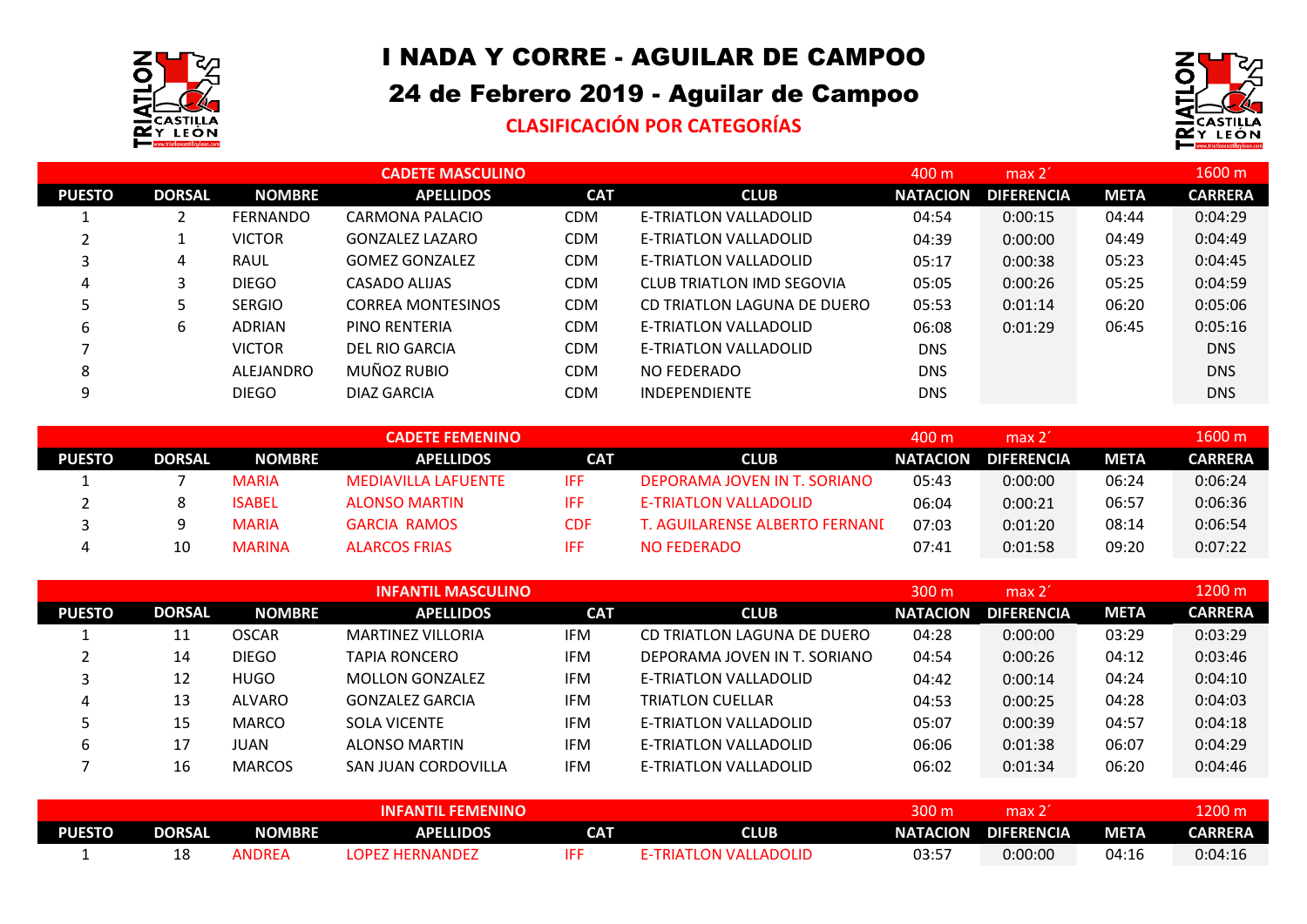|    | 19 | <b>NOA</b>    | <b>CAMELO NIETO</b>       | IFF | <b>E-TRIATLON VALLADOLID</b>       | 04:12      | 0:00:15 | 04:50 | 0:04:35    |
|----|----|---------------|---------------------------|-----|------------------------------------|------------|---------|-------|------------|
|    | 20 | <b>ALBA</b>   | <b>MARTIN FERNANDEZ</b>   | IFF | CD TRIATLON LAGUNA DE DUERO        | 04:39      | 0:00:42 | 05:10 | 0:04:28    |
| 4  | 22 | <b>ERIKA</b>  | <b>SANCHEZ MATA</b>       | IFF | <b>TRITOR-TRIATLÓN TORDESILLAS</b> | 04:46      | 0:00:49 | 05:15 | 0:04:26    |
|    | 24 | <b>MARINA</b> | <b>SOBAS AGUILAR</b>      | IFF | CD TRIATLON LAGUNA DE DUERO        | 04:49      | 0:00:52 | 05:28 | 0:04:36    |
| 6  | 28 | <b>MARIA</b>  | <b>RODRIGUEZ REVUELTA</b> | IFF | E-TRIATLON VALLADOLID              | 05:31      | 0:01:34 | 05:43 | 0:04:09    |
|    | 21 | <b>MALENA</b> | <b>MARTIN ARRANZ</b>      | IFF | <b>TRIATLON CUELLAR</b>            | 04:43      | 0:00:46 | 05:46 | 0:05:00    |
| 8  | 23 | <b>SANDRA</b> | <b>RODRIGUEZ MARTIN</b>   | IFF | CD TRIATLON LAGUNA DE DUERO        | 04:47      | 0:00:50 | 05:53 | 0:05:03    |
| 9  | 26 | <b>ANA</b>    | RAMOS AMO                 | IFF | T. AGUILARENSE ALBERTO FERNANI     | 04:57      | 0:01:00 | 05:55 | 0:04:55    |
| 10 | 25 | <b>SHEILA</b> | <b>BAYON LOPEZ</b>        | IFF | CD TRIATLON LAGUNA DE DUERO        | 04:52      | 0:00:55 | 06:10 | 0:05:15    |
| 11 | 27 | LUNA          | DE LA HERA GUTIERREZ      | IFF | T. AGUILARENSE ALBERTO FERNANI     | 05:26      | 0:01:29 | 06:25 | 0:04:56    |
| 12 |    | <b>MARTA</b>  | <b>GARCIA LABRADOR</b>    | IFF | CD TRIATLON LAGUNA DE DUERO        | <b>DNS</b> |         |       | <b>DNS</b> |

|               |               |                | <b>ALEVIN MASCULINO</b> |            |                                | 150 m           | max 1             |             | 800 <sub>m</sub> |
|---------------|---------------|----------------|-------------------------|------------|--------------------------------|-----------------|-------------------|-------------|------------------|
| <b>PUESTO</b> | <b>DORSAL</b> | <b>NOMBRE</b>  | <b>APELLIDOS</b>        | <b>CAT</b> | <b>CLUB</b>                    | <b>NATACION</b> | <b>DIFERENCIA</b> | <b>META</b> | <b>CARRERA</b>   |
|               | 29            | ALEJANDRO      | <b>GARCIA RODRIGUEZ</b> | <b>ALM</b> | CD TRIATLON LAGUNA DE DUERO    | 02:13           | 0:00:00           | 02:38       | 0:02:38          |
|               | 30            | <b>MARIO</b>   | IZQUIERDO NIÑO          | <b>ALM</b> | TRIATLON CUELLAR               | 02:35           | 0:00:22           | 03:23       | 0:03:01          |
|               | 32            | <b>PABLO</b>   | OLMOS GORDO             | <b>ALM</b> | TRIATLON CUELLAR               | 02:59           | 0:00:46           | 03:30       | 0:02:44          |
| 4             | 31            | ALBERTO        | <b>GARCIA TORRENS</b>   | <b>ALM</b> | E-TRIATLON VALLADOLID          | 02:45           | 0:00:32           | 03:34       | 0:03:02          |
|               | 33            | <b>NOE</b>     | LUENGO GONZALEZ         | <b>ALM</b> | TRIATLON AGUILARENSE ALBERTO F | 03:06           | 0:00:53           | 03:35       | 0:02:42          |
| b             | 34            | <b>RODRIGO</b> | SERRANO RUIZ            | <b>ALM</b> | TRIATLON AGUILARENSE ALBERTO F | 03:22           | 0:01:00           | 04:23       | 0:03:23          |
|               | 35            | <b>ANDRES</b>  | <b>ZURITA VAL</b>       | <b>ALM</b> | NO FEDERADO                    | 03:28           | 0:01:00           | 04:41       | 0:03:41          |

|               |               |                  | <b>ALEVIN FEMENINO</b>    |            |                                | 150 <sub>m</sub> | max 1             |             | 800 <sub>m</sub> |
|---------------|---------------|------------------|---------------------------|------------|--------------------------------|------------------|-------------------|-------------|------------------|
| <b>PUESTO</b> | <b>DORSAL</b> | <b>NOMBRE</b>    | <b>APELLIDOS</b>          | <b>CAT</b> | <b>CLUB</b>                    | <b>NATACION</b>  | <b>DIFERENCIA</b> | <b>META</b> | <b>CARRERA</b>   |
|               | 36            | <b>BERTA</b>     | <b>AREVALO VELASCO</b>    | <b>ALF</b> | <b>E-TRIATLON VALLADOLID</b>   | 01:49            | 0:00:00           | 02:58       | 0:02:58          |
|               | 37            | <b>NEREA</b>     | <b>GOMEZ SEVILLA</b>      | <b>ALF</b> | <b>E-TRIATLON VALLADOLID</b>   | 02:06            | 0:00:17           | 03:08       | 0:02:51          |
| 3             | 38            | <b>MARTA</b>     | <b>CARMONA PALACIO</b>    | <b>ALF</b> | E-TRIATLON VALLADOLID          | 02:10            | 0:00:21           | 03:11       | 0:02:50          |
| 4             | 39            | <b>IRIS</b>      | LUENGO GONZALEZ           | <b>ALF</b> | T. AGUILARENSE ALBERTO FERNANI | 02:22            | 0:00:33           | 03:23       | 0:02:50          |
| 5             | 42            | <b>AROA</b>      | DE PEDRO DE FRUTOS        | <b>ALF</b> | <b>TRIATLON CUELLAR</b>        | 02:38            | 0:00:49           | 03:45       | 0:02:56          |
| 6             | 40            | <b>ALBA</b>      | <b>NUÑEZ HERNANDEZ</b>    | <b>ALF</b> | <b>E-TRIATLON VALLADOLID</b>   | 02:28            | 0:00:39           | 03:53       | 0:03:14          |
| ⇁             | 44            | <b>DANIELA</b>   | <b>IZQUIERDO NIÑO</b>     | <b>ALF</b> | <b>TRIATLON CUELLAR</b>        | 02:57            | 0:01:00           | 03:57       | 0:02:57          |
| 8             | 43            | <b>ALEJANDRA</b> | <b>MENDEZ MIGUEL</b>      | <b>ALF</b> | <b>E-TRIATLON VALLADOLID</b>   | 02:52            | 0:01:00           | 04:03       | 0:03:03          |
| 9             | 41            | <b>LIDIA</b>     | <b>VALENTIN FERNANDEZ</b> | <b>ALF</b> | <b>TRIATLON PISUERGA-TRIPI</b> | 02:33            | 0:00:44           | 04:21       | 0:03:37          |
| 10            | 45            | <b>PAOLA</b>     | <b>SEVILLA PEREZ</b>      | <b>ALF</b> | <b>NO FEDERADO</b>             | 04:12            | 0:01:00           | 04:23       | 0:03:23          |
| 11            |               | <b>SUSANA</b>    | <b>SEVILLA VARONA</b>     | <b>ALF</b> | <b>NO FEDERADO</b>             | <b>DNF</b>       |                   |             | <b>DNS</b>       |
| 12            |               | <b>IRENE</b>     | <b>MERILLAS</b>           | <b>ALF</b> | <b>E-TRIATLON VALLADOLID</b>   | <b>DNS</b>       |                   |             | <b>DNS</b>       |

| <b>BENJAMIN MASCULINO</b> | 50 m' | max <sub>x</sub> | 400 m |
|---------------------------|-------|------------------|-------|
|                           |       |                  |       |